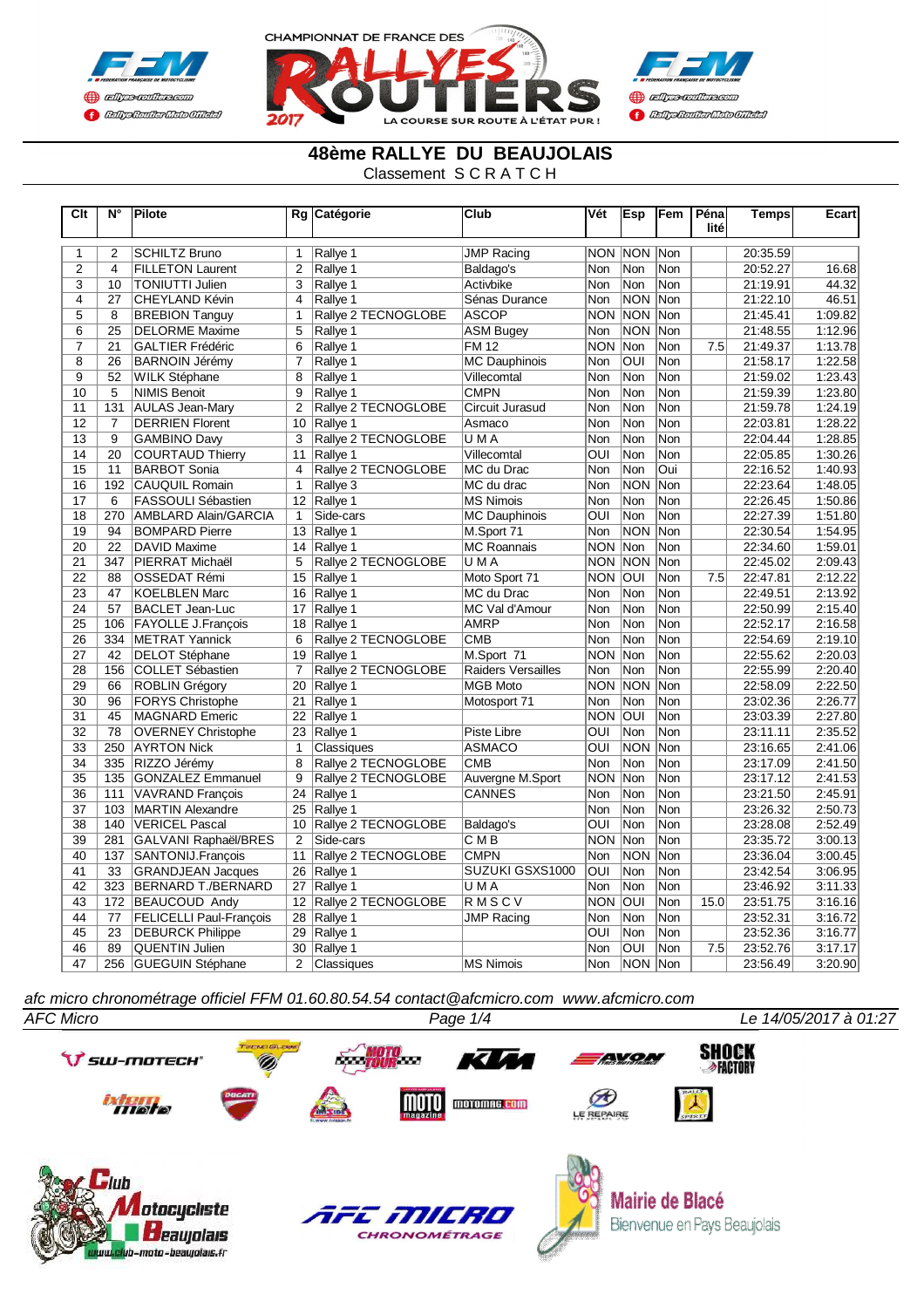



#### 48ème RALLYE DU BEAUJOLAIS Classement S C R A T C H

| $\overline{C}$ It | $\overline{\mathsf{N}^{\circ}}$ | Pilote                      |                 | Rg Catégorie           | Club                  | Vét            | Esp            | Fem        | Péna<br>lité | Temps    | Ecart   |
|-------------------|---------------------------------|-----------------------------|-----------------|------------------------|-----------------------|----------------|----------------|------------|--------------|----------|---------|
| 48                | 91                              | LEGER Pascal                | 31              | Rallye 1               | Racing Mob            |                | <b>NON NON</b> | Non        |              | 24:06.19 | 3:30.60 |
| 49                | 157                             | MENIGOZ Cyril               | 32              | Rallye 1               | Val d'Amour           | <b>NON NON</b> |                | Non        |              | 24:06.46 | 3:30.87 |
| 50                | 28                              | <b>JAILLARD Patrick</b>     | 33              | Rallye 1               | <b>CMPN Parie</b>     | OUI            | Non            | Non        |              | 24:07.83 | 3:32.24 |
| 51                | 30                              | PAULSEN Jérôme              | 34              | Rallye 1               | <b>MS Nimois</b>      | <b>NON</b>     | <b>NON</b>     | <b>Non</b> | 15.0         | 24:09.07 | 3:33.48 |
| 52                | 257                             | <b>SONILHAC Maxence</b>     | 3               | Classiques             | Auvergne Mot. Sport   | <b>NON</b>     | Non            | <b>Non</b> |              | 24:10.57 | 3:34.98 |
| 53                | 251                             | <b>FORTIN Eric</b>          | $\overline{4}$  | Classiques             | Moto nature d'Olt     | OUI            | Non            | <b>Non</b> |              | 24:15.94 | 3:40.35 |
| 54                | 134                             | <b>BREUIL Landry</b>        | 13              | Rallye 2 TECNOGLOBE    | Auvergne Mot. Sport   | Non            | Non            | Non        |              | 24:17.17 | 3:41.58 |
| 55                | 339                             | <b>REY Julien</b>           | 14              | Rallye 2 TECNOGLOBE    |                       | Non            | Non            | Non        |              | 24:18.01 | 3:42.42 |
| 56                | $\overline{39}$                 | <b>JAUSSAUD Simon</b>       | 35              | Rallye 1               | <b>AS Kantia</b>      | Non            | Non            | Non        |              | 24:18.27 | 3:42.68 |
| 57                | 97                              | <b>PAULHAN Thomas</b>       | 36              | Rallye 1               | <b>MC Picarloux</b>   | Non            | <b>NON</b>     | Non        |              | 24:19.37 | 3:43.78 |
| 58                | 43                              | <b>ALLIOT Stéphanie</b>     | 37              | Rallye 1               | M.Sport 71            | <b>Non</b>     | <b>NON</b>     | Oui        |              | 24:20.55 | 3:44.96 |
| 59                | 338                             | <b>GAILLARD Rémi</b>        | 15              | Rallye 2 TECNOGLOBE    |                       | <b>Non</b>     | Non            | <b>Non</b> |              | 24:22.68 | 3:47.09 |
| 60                |                                 | 114 FABRE Anthony           | $\overline{2}$  | Rallve 3               |                       | <b>NON</b>     | loui           | <b>Non</b> | 15.0         | 24:24.75 | 3:49.16 |
| 61                | 148                             | <b>CHAPAS Tom</b>           | 16              | Rallye 2 TECNOGLOBE    | <b>UM Baumoise</b>    | <b>NON</b>     | <b>OUI</b>     | <b>Non</b> | 7.5          | 24:26.94 | 3:51.35 |
| 62                | 31                              | <b>MOREAU Loane</b>         | $\overline{38}$ | Rallye 1               | ASM Armagnac Bigo Non |                | Non            | <b>Non</b> |              | 24:27.52 | 3:51.93 |
| 63                | 191                             | <b>ALIFAT Julien</b>        | 3               | Rallye 3               | <b>JMP Racing</b>     | <b>NON</b>     | <b>NON</b>     | Non        |              | 24:29.50 | 3:53.91 |
| 64                | 254                             | CHAMBOST Didier/DER         | 5               | Classiques             | <b>ASM L'ACO</b>      | OUI            | Non            | Non        |              | 24:31.04 | 3:55.45 |
| 65                |                                 | 324 BRUGERON Patrice        | 39              | Rallye 1               | <b>MC Nimois</b>      | OUI            | Non            | Non        | 1:22.        | 24:31.24 | 3:55.65 |
| 66                | 179                             | COLOMB Christophe           | 17              | Rallye 2 TECNOGLOBE    | <b>BALDAGO'S</b>      | <b>NON</b>     | <b>NON</b>     | <b>Non</b> |              | 24:31.90 | 3:56.31 |
| 67                | 60                              | <b>GENTAZ Thierry</b>       | 40              | Rallye 1               | <b>MC Dauphinois</b>  | OUI            | Non            | Non        | 7.5          | 24:38.17 | 4:02.58 |
| 68                | 38                              | <b>JAUSSAUD Thomas</b>      | 41              | Rallye 1               | Mazora moto sport     | <b>NON</b>     | Non            | Non        |              | 24:39.87 | 4:04.28 |
| 69                | 76                              | <b>VALLEE Christophe</b>    | 42              | Rallye 1               | Team Val d'Iton       | Non            | Non            | Non        |              | 24:40.19 | 4:04.60 |
| 70                | 136                             | JOCTEUR Stéphane            | 18              | Rallye 2 TECNOGLOBE    | <b>CMPN</b>           | Non            | Non            | Non        | 7.5          | 24:49.17 | 4:13.58 |
| 71                | 29                              | MONDOLONI J.Jacques         | 43              | Rallye 1               | <b>JMP Racing</b>     | Oui            | Non            | Non        | 1:45.        | 24:57.03 | 4:21.44 |
| 72                | 310                             | <b>PONCET Marie</b>         | 19              | Rallye 2 TECNOGLOBE    |                       | Non            | Non            | Oui        |              | 25:11.86 | 4:36.27 |
| 73                | 303                             | <b>HOGARD Pierre</b>        | 44              | Rallye 1               | Fleur de Lys          | <b>NON</b>     | Non            | Non        |              | 25:15.80 | 4:40.21 |
| $\overline{74}$   | 196                             | <b>GAREST Johan</b>         | $\overline{4}$  | Rallye 3               | Team Val d'Iton       | <b>Non</b>     | <b>OUI</b>     | <b>Non</b> |              | 25:16.21 | 4:40.62 |
| 75                | 40                              | <b>ONCINA Philippe</b>      | 45              | Rallve 1               | Pau arnos             | <b>NON</b>     | Non            | Non        |              | 25:19.76 | 4:44.17 |
| 76                | 174                             | NICOD E./NICOD Lauren       | 46              | Rallye 1               | <b>MC Rumilly</b>     | OUI            | <b>NON</b>     | <b>Non</b> |              | 25:19.82 | 4:44.23 |
| 77                | 321                             | <b>JACQUEMIN Cyril</b>      | 47              | Rallye 1               | M. Sport 71           | Non            | Non            | Non        | 15.0         | 25:23.17 | 4:47.58 |
| $\overline{78}$   | 41                              | <b>BOYER Thierry/CRESEZ</b> | 3               | Side-cars              | M.Sport 71            | OUI            | <b>NON</b>     | Non        |              | 25:24.97 | 4:49.38 |
| 79                | 173                             | <b>BOUSSELIN Philippe</b>   | 20              | Rallye 2 TECNOGLOBE    | AMRP                  | OUI            | <b>NON</b>     | Non        | 7.5          | 25:25.25 | 4:49.66 |
| 80                | 147                             | <b>GOUBET J.Christohe</b>   | 21              | Rallye 2 TECNOGLOBE    | fleur de Lys          | NON Non        |                | Non        |              | 25:38.47 | 5:02.88 |
| 81                | 309                             | <b>RAPALLO Fabrice</b>      | 48              | Rallye 1               |                       | <b>NON</b>     | <b>NON</b>     | <b>Non</b> | 7.5          | 25:43.75 | 5:08.16 |
| 82                | 318                             | <b>FOURNIER Martial</b>     | 49              | Rallye 1               | MCA                   | <b>NON</b>     | Non            | Non        |              | 25:52.18 | 5:16.59 |
| 83                | 308                             | PARDON Pierre-Emmanu        | 50              | Rallye 1               | Desmo club Lyon       | Non            | loui           | Non        | 22.0         | 25:58.14 | 5:22.55 |
| 84                |                                 | 302 AVANTHAY Patrick        | 51              | Rallye 1               | DCF                   | OUI            | NON            | Non        |              | 26:02.41 | 5:26.82 |
| 85                |                                 | 153   MOLINET Denis         | 22              | Rallye 2 TECNOGLOBE    | <b>MC Dauphinois</b>  | OUI            | Non            | Non        |              | 26:02.94 | 5:27.35 |
| 86                | 107                             | <b>BROSSARD Denis</b>       | 52              | Rallye 1               | <b>ASMB</b>           | Non            | Non            | Non        | 1:00.        | 26:05.33 | 5:29.74 |
| 87                | 70                              | <b>GENTIT Luc</b>           | 53              | Rallye 1               |                       | <b>NON</b>     | Non            | Non        | 7.5          | 26:09.36 | 5:33.77 |
| 88                | 282                             | <b>LEPAGE Pauline/LEPAG</b> | $\overline{4}$  | Side-cars              | <b>MCA Avignon</b>    | <b>NON</b>     | Non            | Oui        |              | 26:13.87 | 5:38.28 |
| 89                | 44                              | LOUSSEREAUX David           | 54              | Rallve 1               | Activbike             | <b>Non</b>     | Non            | <b>Non</b> |              | 26:25.40 | 5:49.81 |
| 90                | 51                              | PETUAUD-LETANG Brun         | $\overline{23}$ | Rallye 2 TECNOGLOBE    | Villecomtal           | Non            | <b>NON</b>     | Non        | 15.0         | 26:26.74 | 5:51.15 |
| 91                | 149                             | MATHIEU Sylvain             | 24              | Rallye 2 TECNOGLOBE    | M.Sport 71            | Non            | <b>NON</b>     | Non        |              | 26:27.37 | 5:51.78 |
| 92                | 304                             | VILLEMINOT Daniel           | 55              | Rallye 1               |                       | OUI            | NON            | Non        | 7.5          | 26:28.94 | 5:53.35 |
| 93                | 50                              | <b>COLOMB Arnaud</b>        | 56              | Rallye 1               | Villecomtal           | Non            | loui           | Non        |              | 26:34.04 | 5:58.45 |
| 94                | 332                             | <b>BURRICAND Vincent</b>    | 25              | Rallye 2 TECNOGLOBE    |                       | Non            | OUI            | Non        | 37.5         | 26:41.82 | 6:06.23 |
| 95                |                                 | 154 STEPHAN Pierre          |                 | 26 Rallye 2 TECNOGLOBE | Fleur de Lys          | NON OUI        |                | Non        | 7.5          | 26:50.48 | 6:14.89 |

*afc micro chronométrage officiel FFM 01.60.80.54.54 contact@afcmicro.com www.afcmicro.com*

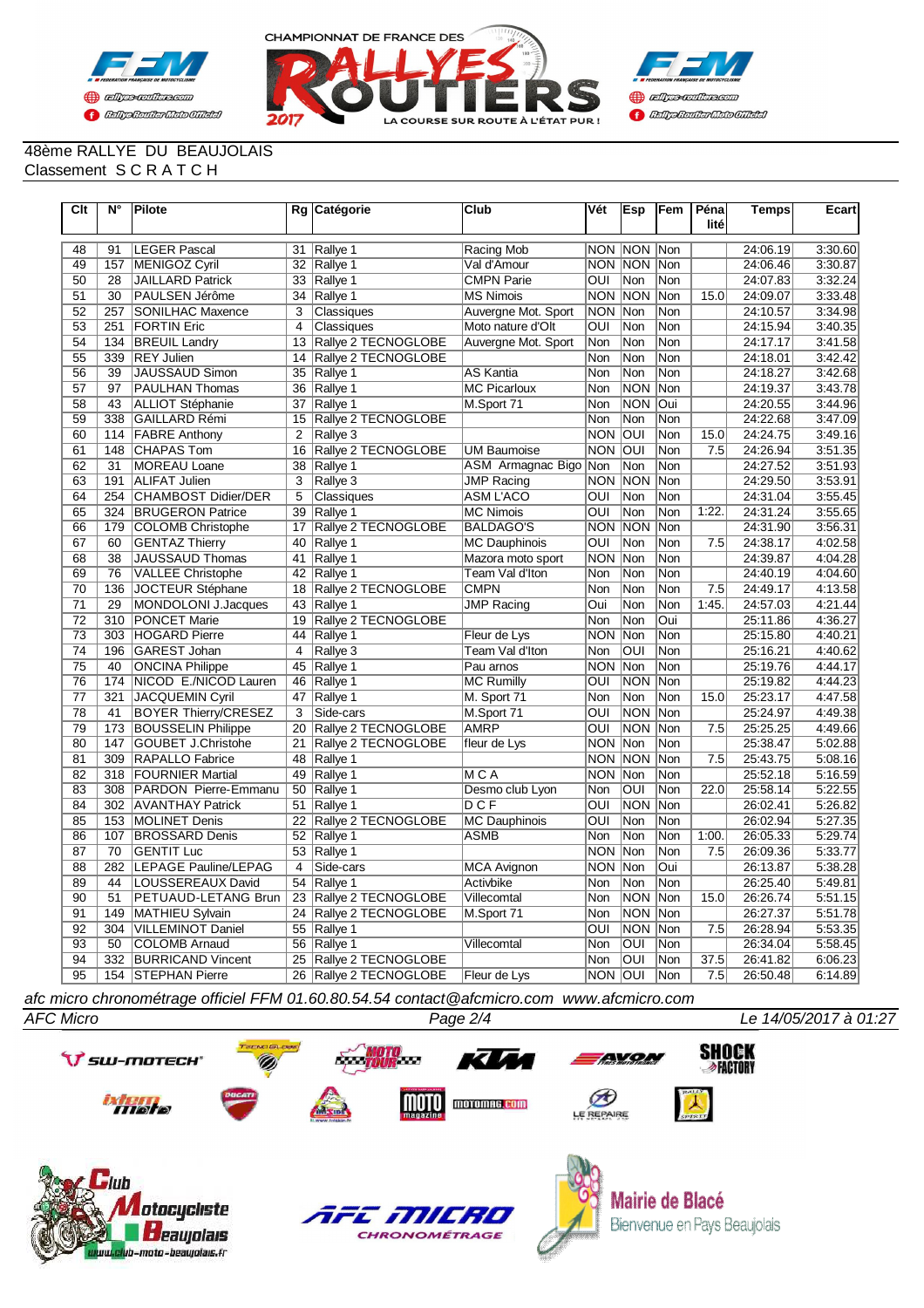



#### 48ème RALLYE DU BEAUJOLAIS Classement S C R A T C H

| Clt | N°  | Pilote                      |    | Rg Catégorie        | Club                    | Vét        | <b>IEsp</b> | <b>Fem</b> | Péna<br>lité | <b>Temps</b> | Ecart    |
|-----|-----|-----------------------------|----|---------------------|-------------------------|------------|-------------|------------|--------------|--------------|----------|
|     |     |                             |    |                     |                         |            |             |            |              |              |          |
| 96  | 142 | CANET Jean-François         | 27 | Rallye 2 TECNOGLOBE | Traject. Jeunes Pilot   | NON        | <b>Non</b>  | Non        |              | 26:50.79     | 6:15.20  |
| 97  | 350 | <b>BROUDER Pol/SABOT V.</b> | 5  | Side-cars           |                         | <b>NON</b> | <b>NON</b>  | lNon       |              | 26:51.25     | 6:15.66  |
| 98  | 311 | PONCET Cyril                | 57 | Rallye 1            |                         | Non        | Non         | Non        |              | 26:52.25     | 6:16.66  |
| 99  | 171 | GUERRIN Jérémy              | 28 | Rallye 2 TECNOGLOBE | Activbike               | Non        | lNon        | Non        | 2:45.        | 27:02.47     | 6:26.88  |
| 100 | 145 | MANEUF Serge                | 29 | Rallye 2 TECNOGLOBE | Auvergne Moto Spor      | OUI        | Non         | Non        |              | 27:06.75     | 6:31.16  |
| 101 | 86  | <b>BRUN Eudes</b>           | 58 | Rallye 1            | M.Sport 71              | <b>NON</b> | loui        | Non        | 1:00.        | 27:07.46     | 6:31.87  |
| 102 | 152 | <b>REYNAUD Christian</b>    | 30 | Rallye 2 TECNOGLOBE | <b>Guidons Vellaves</b> | OUI        | <b>NON</b>  | <b>Non</b> | 22.5         | 27:42.63     | 7:07.04  |
| 103 | 214 | <b>FORESTIER Ludovic</b>    | 5  | Rallye 3            | MC Gien                 | OUI        | <b>NON</b>  | Non        |              | 27:54.31     | 7:18.72  |
| 104 | 101 | <b>BEALLE Emmanuel</b>      | 59 | Rallye 1            |                         | Non        | Non         | <b>Non</b> | 1:00.        | 28:00.56     | 7:24.97  |
| 105 | 329 | <b>LAPORTE Francois</b>     | 60 | Rallye 1            | U M A                   | OUI        | Non         | <b>Non</b> |              | 28:08.79     | 7:33.20  |
| 106 | 99  | <b>CHOLVY Alain</b>         | 61 | Rallye 1            | A M Bugey               | OUI        | Non         | <b>Non</b> | 15.0         | 28:09.96     | 7:34.37  |
| 107 | 301 | MATHECOWITSCH Julie         | 62 | Rallye 1            |                         | Non        | OUI         | Non        | 3:00.        | 28:21.11     | 7:45.52  |
| 108 | 54  | <b>CHAUVIN Charles</b>      | 63 | Rallye 1            | Team Racing 85          | Non        | <b>NON</b>  | Non        | 33.5         | 28:43.24     | 8:07.65  |
| 109 | 130 | MENERET Florian             | 31 | Rallye 2 TECNOGLOBE | U M A                   | <b>Non</b> | <b>NON</b>  | <b>Non</b> | 6:08         | 28:44.03     | 8:08.44  |
| 110 | 98  | <b>GAUTHIER Michel</b>      | 64 | Rallye 1            | <b>ASM Bugey</b>        | OUI        | Non         | Non        | 7.5          | 29:47.07     | 9:11.48  |
| 111 | 112 | <b>LECOURT Thibault</b>     | 65 | Rallye 1            |                         | <b>NON</b> | <b>OUI</b>  | Non        | 45.0         | 30:25.47     | 9:49.88  |
| 112 | 300 | MONSERAND Julien            | 66 | Rallye 1            |                         | NON        | loui        | Non        | 3:15.        | 30:59.98     | 10:24.39 |
| 113 | 87  | <b>CUSANNO Romain</b>       | 67 | Rallye 1            | CIMI                    | Non        | <b>OUI</b>  | <b>Non</b> | 2:45.        | 32:57.41     | 12:21.82 |
| 114 | 291 | TORRESAN Michel/VICH        | 6  | Side-cars           | Les Picarloux           | Non        | Non         | Non        | 2:07         | 33:03.13     | 12:27.54 |
| 115 | 221 | MENARD Frédéric             | 6  | Rallye 3            | <b>TP 55</b>            | Oui        | Non         | <b>Non</b> | 30.0         | 33:18.78     | 12:43.19 |
| 116 | 345 | LOCHET Qylan                | 32 | Rallye 2 TECNOGLOBE |                         | Non        | Non         | Non        | 7:37         | 33:19.99     | 12:44.40 |

## **Abandons - J1**

| 3   | METTRA Maxime                | Rallye 2 TECNOGLOBE | MC Angevin           | lNon l         | Non                | Non        |  |  |
|-----|------------------------------|---------------------|----------------------|----------------|--------------------|------------|--|--|
| 13  | <b>BER Frédéric</b>          | Rallye 2 TECNOGLOBE | <b>CMPN</b>          | Non            | INon               | <b>Non</b> |  |  |
| 19  | <b>REYNAUD Pierre</b>        | Rallye 1            | Guidons Vellaves     | Non            | NON Non            |            |  |  |
| 24  | DAHAN Olivier                | Rallye 1            | Val de Vienne Moto   |                | <b>NON NON Non</b> |            |  |  |
| 64  | <b>DATH Gérald</b>           | Rallye 1            | <b>CMP</b>           | NON Non        |                    | <b>Non</b> |  |  |
| 75  | LEHOUX Thierry               | Rallye 1            | team Val d'Iton      | Non            | Non                | <b>Non</b> |  |  |
| 85  | <b>BUISSON Luc</b>           | Rallye 1            | CIMI                 | Inon Ioui      |                    | <b>Non</b> |  |  |
| 139 | PIERRE Stéphane              | Rallye 2 TECNOGLOBE | <b>DCF/Slider MC</b> | lNon           | Non                | <b>Non</b> |  |  |
| 141 | <b>GERMANIQUE Pascal</b>     | Rallye 2 TECNOGLOBE | BMW club de Franc    | <b>OUI</b>     | NON Non            |            |  |  |
| 155 | RADOJEWSKI Stéphane          | Rallye 2 TECNOGLOBE | MC Drac              |                | <b>NON NON Non</b> |            |  |  |
| 238 | <b>PRAS Thierry</b>          | Anciennes           | Dauphinois           | IOUI.          | Non                | <b>Non</b> |  |  |
| 253 | <b>GRANDPRE Christophe</b>   | Classiques          | Ducati club France   | loui           | INon               | <b>Non</b> |  |  |
| 255 | VOLOT Rémi                   | Classiques          | MC Nogentais         | <b>NON OUI</b> |                    | <b>Non</b> |  |  |
| 258 | <b>GUILHOT Frédéric/FACH</b> | Classiques          | Guidons Vellaves     | Non            | Non                | <b>Non</b> |  |  |
| 286 | <b>CHOIN Albert/BORDAS P</b> | Side-Cars           |                      | luol           | NON Non            |            |  |  |
|     | 316   FERREIRA Christophe    | Rallye 1            | CM.Beaujolais        | Non            | NON Non            |            |  |  |
| 317 | <b>FOUILLAND Bruno</b>       | Rallye 1            |                      | luol           | NON Non            |            |  |  |
| 319 | <b>FORNI Matthieu</b>        | Rallye 1            | Moto sport 71        | NON Non        |                    | <b>Non</b> |  |  |
|     | 333 CHOULIER Cédric          | Rallve 2 TECNOGLOBE | C M B                | Non            | NON Non            |            |  |  |

### **Abandons - J2**

| 07.<br><u>.</u> | ¬ ' | Gilles/CI<br>/CHANAL<br>NA' |  | -cars<br>Side | .amgeec<br>סכפסווסו | ╶<br>ישט | Nor | INon |  |  |  |
|-----------------|-----|-----------------------------|--|---------------|---------------------|----------|-----|------|--|--|--|
|-----------------|-----|-----------------------------|--|---------------|---------------------|----------|-----|------|--|--|--|

# *afc micro chronométrage officiel FFM 01.60.80.54.54 contact@afcmicro.com www.afcmicro.com* **Sous réserve d'homologation par le jury**